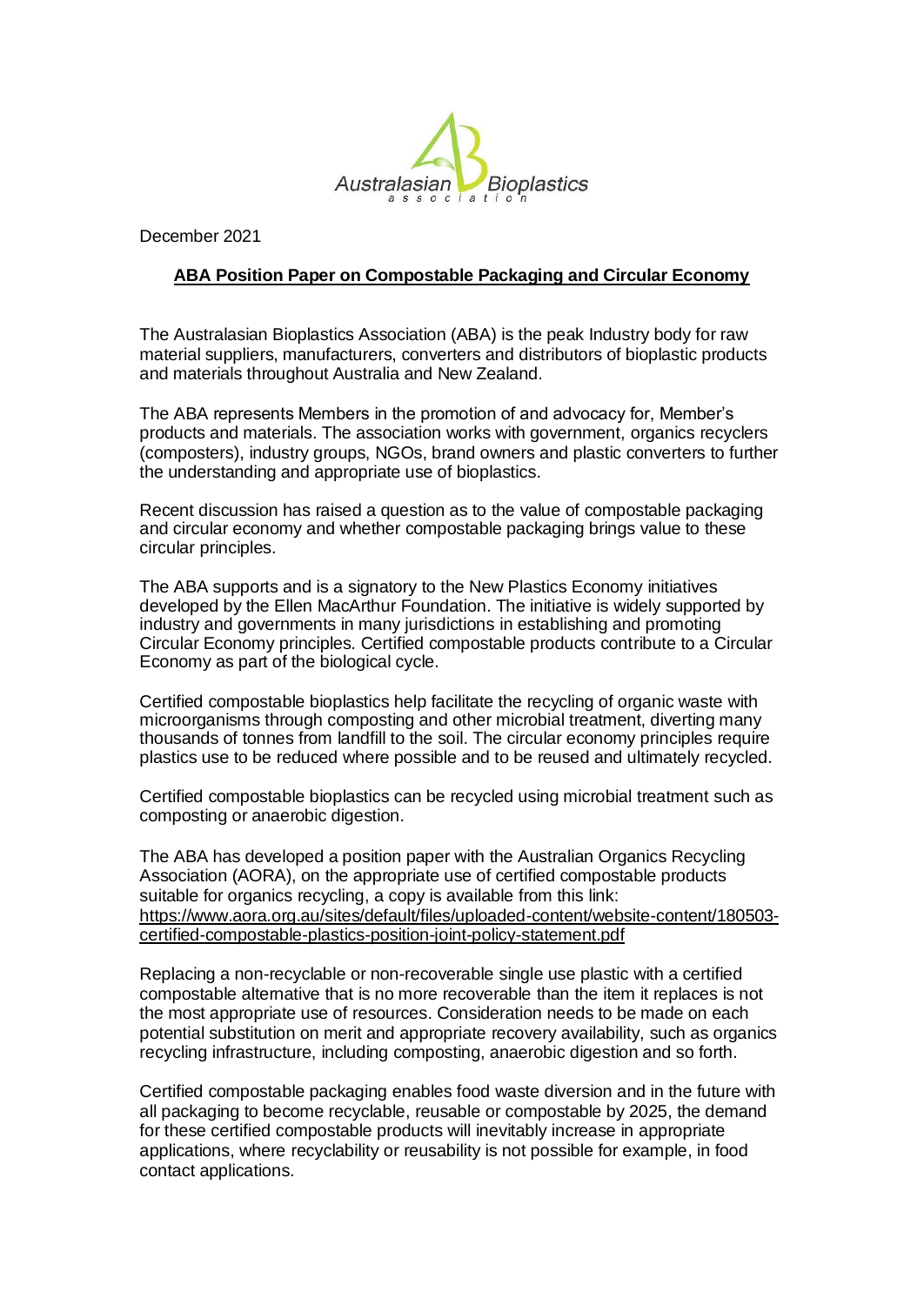As regards the term "biodegradable" the ABA frowns on the use of this term without qualification as there is no Standard simply for "biodegradability". Certification to a Standard such as AS 4736 or AS 5810 confirms that the inherent property of "biodegradability" and ultimate disintegration of the article exists.

Specifically to circularity, certified compostable packaging when processed in commercial or home composting evolves small amounts of  $CO<sub>2</sub>$  water and biomass (humus).

Certified compostable packaging contributes to the organics recycling process by bringing energy to the process and by leaving a percentage of biomass behind and of greater benefit certified compostable packaging plays a crucial role in source separation of food waste and reducing contamination of other non-compostable materials and contribute greatly in getting cleaner feedstock to the organics recycler or the home compost bin.

Heavily food soiled packaging is unlikely to be reused or recycled in that contaminated state and also most likely uneconomical. With composting the food waste is food for the microorganisms and diverts food waste from landfill where methane would be emitted over time.

Methane is only produced in anaerobic conditions. Commercial composting with forced aeration or frequent turning of windrows ensures that the process remains aerobic.

Certified compostable packaging can assist where appropriate in diverting this food waste from landfill helping to avoid negative environmental outcomes such as emissions of methane.

Food waste is responsible for 6% of global greenhouse gas emissions. Food packaging improves shelf life and therefore helps reduce the amount of food waste.

However, there is still a significant amount of unavoidable food waste that is still ending up in landfill and this is contributing to  $\sim$  2% global greenhouse gas emissions.

Certified compostable packaging additionally helps to reduce  $CO<sub>2</sub>$  emissions of unavoidable food waste by diverting it from landfill to organic recycling.

The European Circular Bioeconomy Policy Initiative (ECBPI) published a report on "Linking the issues of soil health, climate change, waste management and the bioeconomy" in October 2021 and the key messages from this report are:

- Bio-waste (organic waste), soil and the bioeconomy are all connected.
- Improving the ways we manage bio-waste can simultaneously benefit soil productivity and reduce greenhouse gas emissions.
- Europe's bioeconomy is central to the ways in which bio-waste and soil are managed.
- The bioeconomy provides significant benefits for Europe's economy and environment and is an essential component of Europe's aim of becoming carbon neutral by 2050.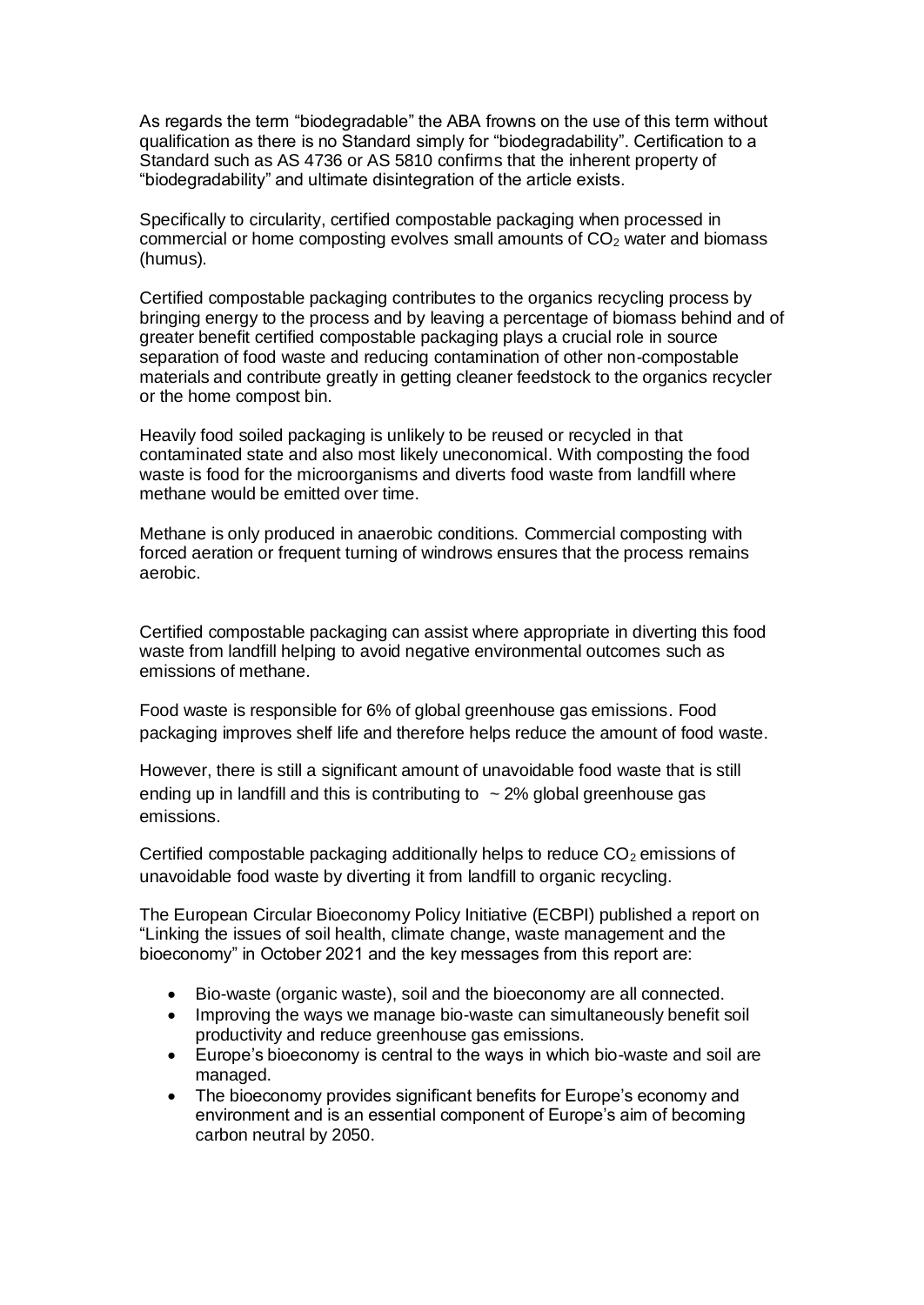In addition to describing the benefits of recycled organics, the ECBPI report states that composting an additional 50 million tonnes of bio-waste per annum could improve Europe's soils in the following ways:

- o Producing 17 million tonnes of compost
- o Adding 3 million tonnes of fresh organic matter to soil and Sequestering 1.8 million tonnes of  $CO<sub>2e</sub>$  which is equivalent to 374 wind turbines operating for a year.

The Australian Organics Recycling Association (AORA), the peak industry body for the organics recycling industry in Australia also published a report citing the benefits of compost and other recycled organics and quantified the following. In 2018-2019 the national organics recycling rate was 51.5% with food organics making up 7.2%.

- If the industry achieved an organics recycling rate of 90% this would
	- o generate an additional AUD1.5 billion in sales to the current AUD 2.4 billion
	- o Deliver an additional 3624 jobs to the current 4845 jobs
	- o Eliminate an additional 2.8 million tonnes of greenhouse gas emissions to the current 3.8 million tonnes
	- o Which is equivalent to 656,356 cars off the road on top of the current equivalent 876,663 cars and the planting of an additional 4.2 million trees on top of the current 5.7 million trees.

Degraded soils are in need of soil organic carbon and soil organic matter and organics recycling is a significant contributor to the economy and to improved environmental outcomes such as carbon sequestration and restoration of degraded soils by providing uncontaminated organic matter to the degraded agricultural soil.

Thus, recycling organic carbon that has been depleted in growing food and fibre back into the soil.

Assisting source separation and diversion of food waste from landfill to organics recycling is a critical matter for the world to address.

Various references are provided in the following page.

Rowan Williams President Australasian Bioplastics Association Incorporated